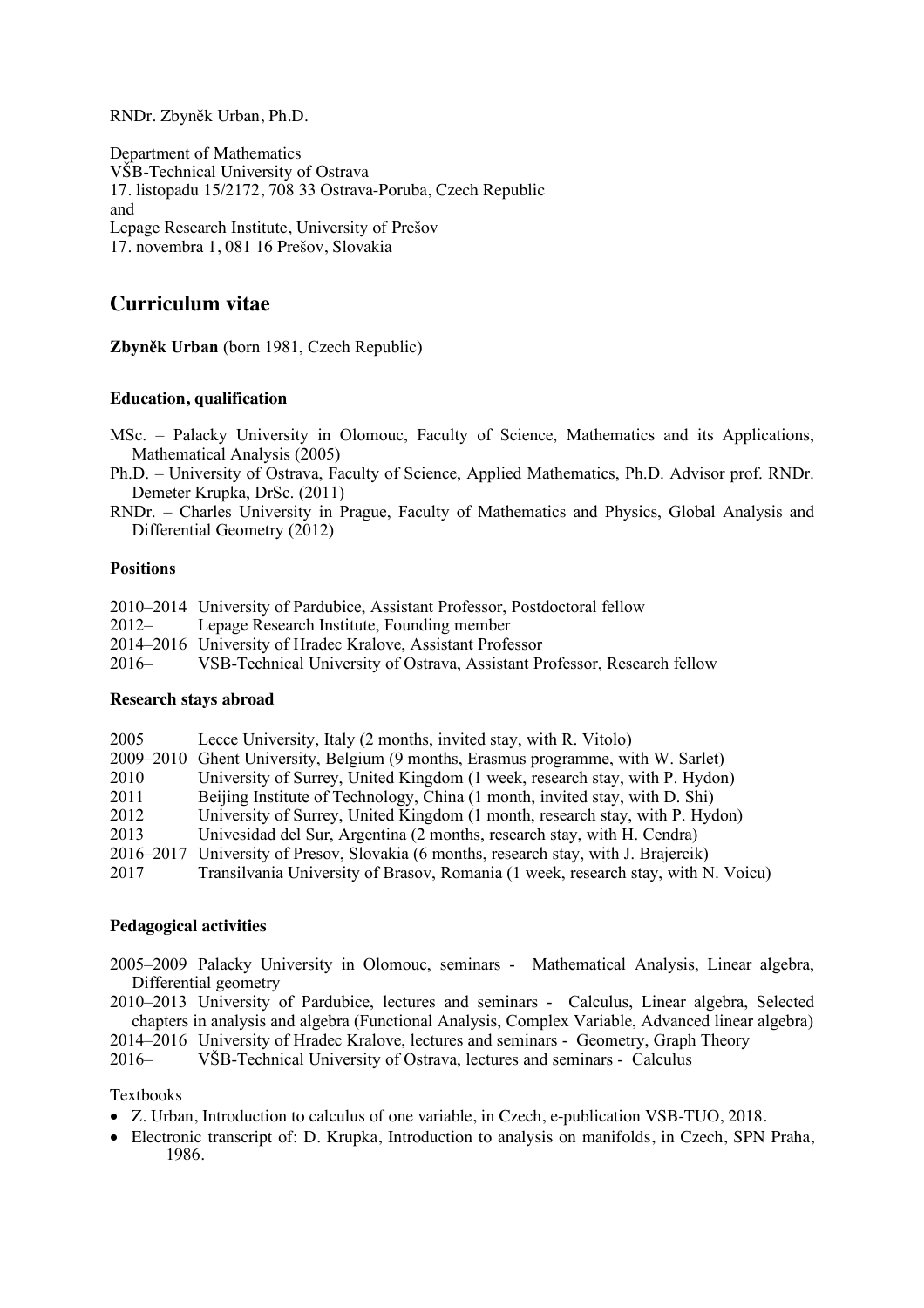# **Organizing activities**

- coorganizer of annual international meeting "Summer School on Global Analysis and Applications" (2006–2018), http://www.lepageri.eu/summer-school
- secretary of organizing committee of the international conference DGA 2007 "Differential Geometry and its Applications", 2007, Olomouc, Czech Republic), http://dga2007.upol.cz/
- organizing activities at the Lepage Research Institute (international research organization)

### **Scientific activities**

- **Research fields:** Global analysis, Calculus of variations, Differential geometry, Geometric methods in physics
- **Main results:** Global variational principles on Grassmannians, Homogeneous variational functionals and homogeneous variational equations, Metrizability problem for invariant affine connections
- **Publications:** Author/coauthor of 18 scientific papers (11 impacted) in international journals or proceedings, 2 monograph chapters.

*Web of Science:* 12 publications, h-index 4, citations 40, citations without self-citations 20 *Scopus:* 11 publications, h-index 3, citations 33, citations without self-citations 19 *Google Scholar:* 18 publications, citations without self-citations 30

**List of Publications:** http://www.lepageri.eu/files/Urban-Publications.pdf

### **Grants**

- Mathematical Models and Structures MSM 6198959214, 2005–2011, coordinated by prof. D. Krupka at Palacký University (team member)
- GAČR 201/09/0981 Global Analysis and Geometry of Fibred Spaces, 2009–2013, coordinated by prof. D. Krupka at Palacký University (team member)
- Czech–Slovak collaboration grant MEB 080808, Global Analysis on Manifolds, coordinated by J. Brajerčík and D. Krupka, 2008–2009 (team member)
- Postdoctoral fellowship at University of Pardubice, 2012–2013, ESF-OPVK MEYS, CZ.1.07/2.3.00/30.0058 (coordinator)
- Visegrad Fund (Scientific exchange, Research), No. 11510031, at Lepage Research Insitute (team member)
- SAIA research grant of the Slovak Republic, 09/2016 02/2017 (coordinator)
- Visegrad Fund Visegrad Scholarship Program No. 51810810, 09/2018 06/2019 (coordinator)

# **Referee work**

- International Journal of Geometric Methods of Modern Physics (World Scientific)
- Journal of Geometric Mechanics (AIMS)
- Mathematical Reviews (AMS)

### **Conferences / workshops**

- 23rd Internat. Summer School on Global Analysis and Applications, August 20–24, 2018, Brasov, Romania (lucture: Global variational principles)
- 22nd Internat. Summer School on Global Analysis and Applications, August 21–25, 2017, Krakow, Poland (lecture: with J. Brajerčík, First-order variational theory for submanifolds: the fundamental Lepage form)
- Modern Mathematical Methods in Engineering (3mi), June 7–9, Rybnik, Poland (poster: with J. Volná, Variational equations on the Möbius strip)
- 21st International Summer School on Global Analysis and Applications, August 15–19, 2016, Poprad, Slovakia (poster: with J. Volná, The metrizability problem for Lorentz-invariant affine connections)